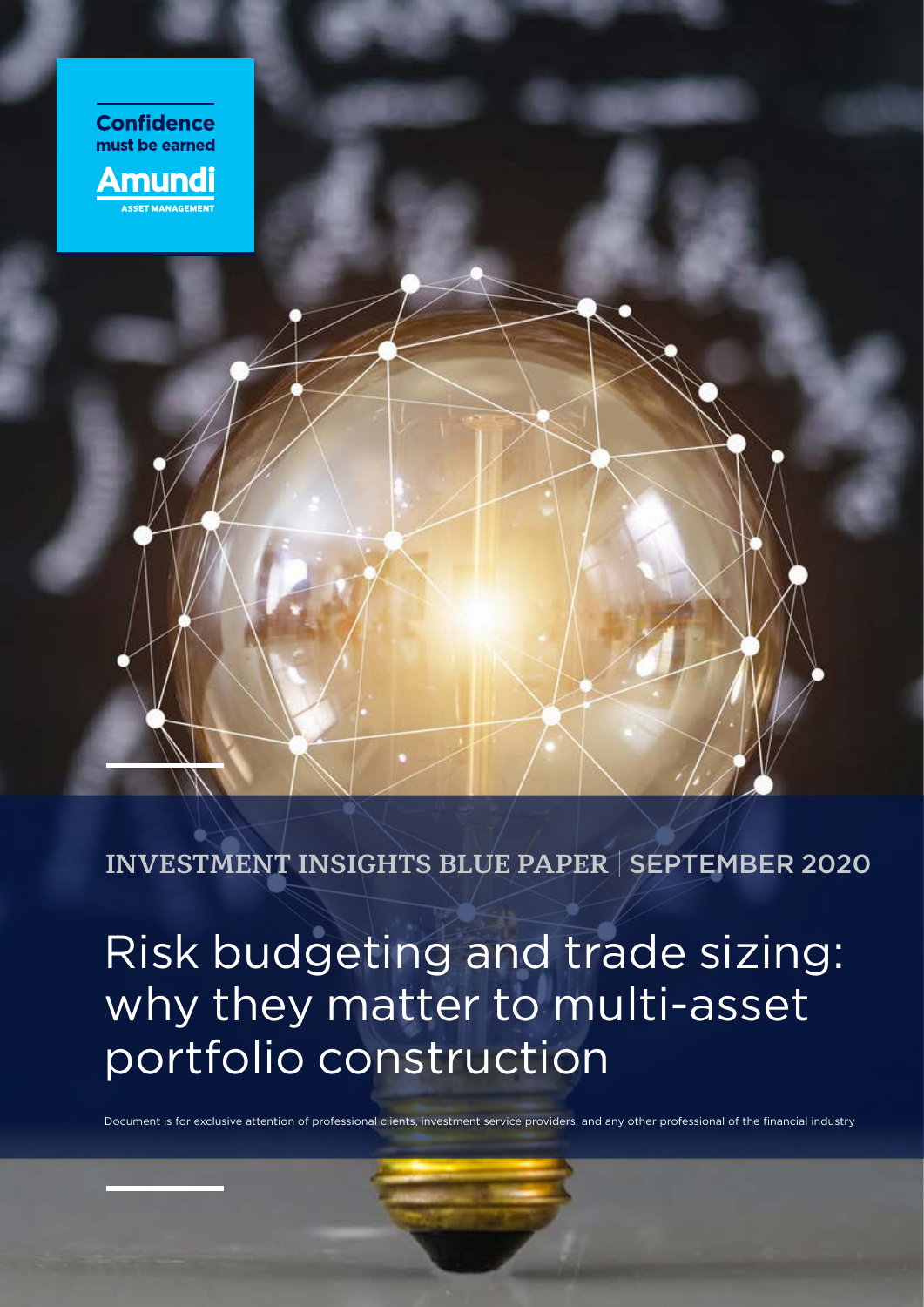

Matteo GERMANO *Head of Multi-Asset*



Shane **MCDONALD** *Head of Multi Asset Portfolio Construction and Financial Engineering*



Matteo ORTISI *Portfolio Construction and Financial Engineering – Senior Analyst*



Eric TAZÉ-**BERNARD** *Chief Allocation Advisor*

# **Editorial**

*In the current environment of heightened uncertainty, managing a multi-asset portfolio has rarely looked as complex as it does today, especially for those investors looking for an appropriate governance model on which to take investment decisions. The issue is not only to make accurate market forecasts and formulate appropriate investment views, but also to construct an efficient portfolio based on these views within a given risk budget.*

*Mean-variance optimisation has long been recognised as a standard practice, but, in our view, it can lead to highly concentrated and unstable portfolios. A purely riskbased optimisation also implies regular and strict rebalancing which is hardly suitable for those portfolios where asset allocation is combined with other sources of potential alpha generation.*

*As a result, risk budgeting techniques have been developed to allow more stable allocations and more robust diversification than mean-variance optimised portfolios. These techniques allow the identification of criteria that investors, we believe, can rely on to choose how to allocate their risk budget and size their trades. Among others, they include the number of investment ideas to be integrated in the portfolio and their diversification potential.*

*'Effective diversification' is at the core of our approach to portfolio construction. We believe that diversification1 is effective not only with regard to allocating across asset classes, but also for investing in uncorrelated investment opportunities across themes, asset classes, sectors or regions. With this aim, an active multi-asset investment framework should allocate risk across four pillars: macro strategy, macro hedging, satellite strategies and selection strategies, with the goal of achieving the portfolio's target return or objective.*

*We consider that the issue of how to size a given trade should be raised not only at the actual time of the investment, but also – and probably more importantly - at*  an earlier stage. We believe that trade sizing should occur regularly, at least on an *annual basis, when the portfolio manager plans the budget of risk of their portfolio*  for the period ahead. Our analysis will differentiate between a 'Planning-ahead' step and an 'At investing' one. In practice, sizing a trade will imply considering the typical *standalone risk of each trade, its correlation with other strategies, together with the*  investor's level of conviction in the trade. Put together, these factors will set the actual *trade size.*

*Finally, we will argue about the need to implement an advanced risk budgeting technique to enable the whole process. There is no 'one-size-fits-all' strategy for every investment environment and any portfolio allocation has to be a dynamic exercise. Even though history is not predictive of the future, detailed information about past trades and their contribution to portfolio efficiency could be of help for portfolio managers to establish the features of the alpha expected in various strategies, serving as a compass across different market environments. This implies relying on a quantitative framework, including a rich history of past trades to help measure portfolio managers' skills in different areas of expertise, alongside a robust risk and performance system. Asset managers with a long track record of investment decisions can learn from the analysis of past success and can be more knowledgeable when setting future alpha targets and risk budgets.*

1 Diversification does not assure a profit or protect against loss.

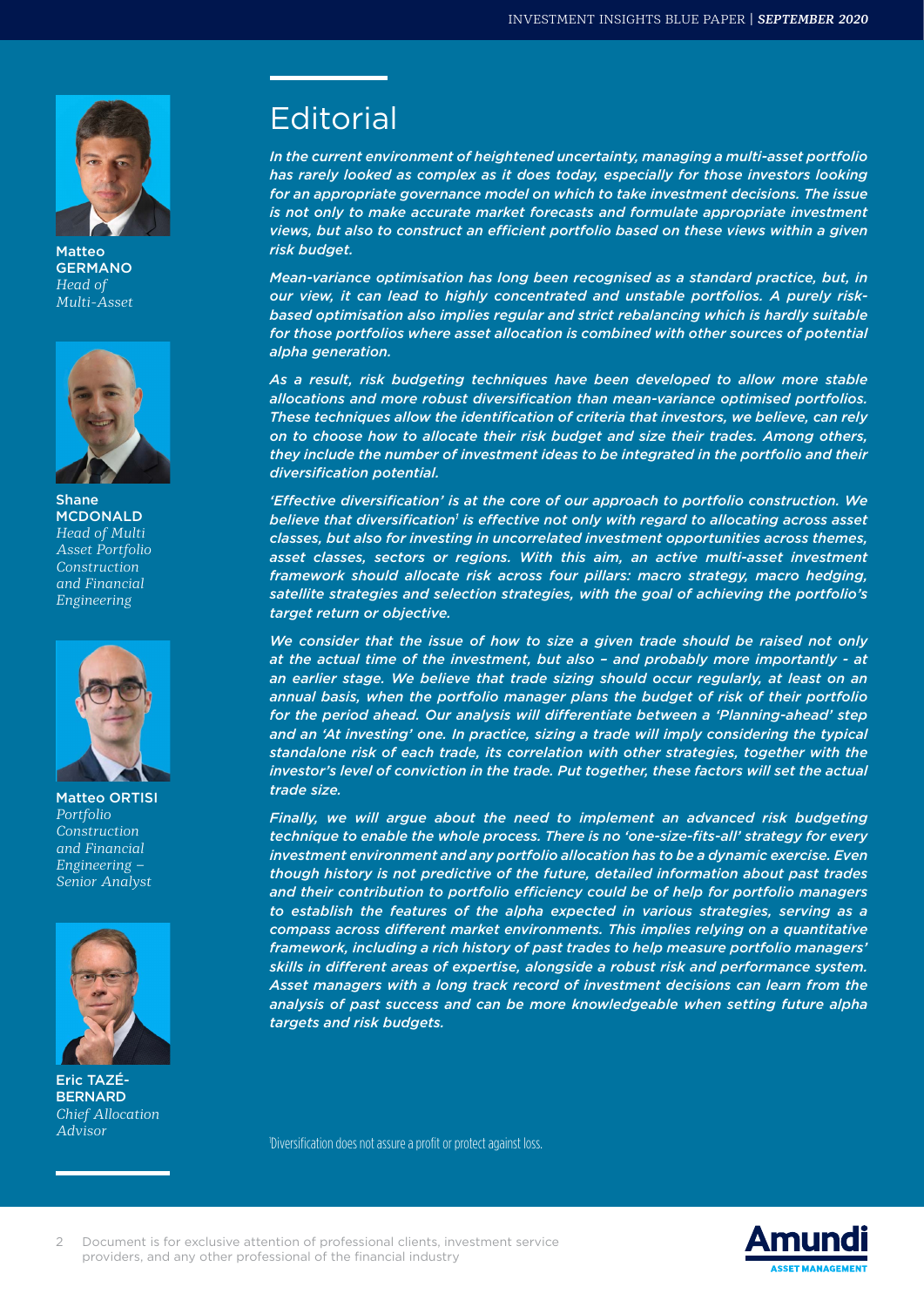*"Risk budgeting provides a framework via which portfolio managers can address risk."*

## **1- Setting the scene**

## **1-1- Risk budgeting framework**

The importance of risk considerations in asset allocation is well recognised. The base idea is to minimise portfolio risk given a return objective as described in classical portfolio theory. Applying mean-variance optimisation, however, generally can lead to portfolios concentrated in terms of weights and subject to instability.

New risk budgeting techniques have therefore been developed, consisting of setting a target level of risk to be accepted at the portfolio level and allocating this risk across a number of investments with the aim of maximising returns within agreed risk targets. We believe that the main advantages of portfolios built based on this philosophy are the potentially greater stability of the allocation and a **more robust diversification** management than that derived from mean-variance-optimised portfolios.

In our view, risk budgeting provides a framework via which portfolio managers can address risk. It helps set quidelines on how much risk needs to be taken to pursue a given target return or excess return, how many strategies are required, the average size of those ideas, and the level of diversification we should be targeting.

It can be applied to all types of strategies, from benchmark aware to absolute return portfolios. So, if we consider, for example, a portfolio whose objective is to generate excess return over a defined benchmark, the focus will be on budgeting the tracking error: in other words, setting the risks of a portfolio against the benchmark. In the case of an absolute return unconstrained portfolio, the target is usually to outperform a cash benchmark and therefore the focus will then be on VaR measures and risk contribution for generating positive returns in any scenario. In any case, the goal of the risk budget setting process is to provide a framework to best enable the portfolio to outperform a specific reference.

Risk budgets are not defined as a cap on *ex-ante* risk: the results of risk budgeting should be thought of as guidelines regarding the average level of risk to be taken over **time.** We know risk and return are linked by a trade-off relationship where the portfolio manager must tolerate higher risk in order to pursue higher return. For a given risk level, a higher return target can be pursued by reaching for higher Information Ratio. Potentially this can be pursued in two ways: by being more skilful or by introducing additional, diversified, investment ideas.

This reflects our belief in the fundamental law of active management defined by Grinold and Kahn, according to which the Information Ratio is a function of selection skills and number of independent investment opportunities.

The Fundamental Law of Active Management by Grinold and Kahn is designed to assess the value of active management, as expressed by the information ratio, using only two variables. The first is the portfolio manager's 'skill' in selecting securities. In other words, how good is the portfolio manager at forming correct predictions? The second is breadth, i.e., the number of independent investment opportunities. While IC and N are supposed to correspond to independent trade ideas, reality is often different.

$$
IR=IC \times \sqrt{N}
$$

IR= information ratio IC= information coefficient or selection skill N= number of independent investment opportunities

*"The goal of the risk budget setting process is to provide a framework to best enable the portfolio to outperform a specific reference."*

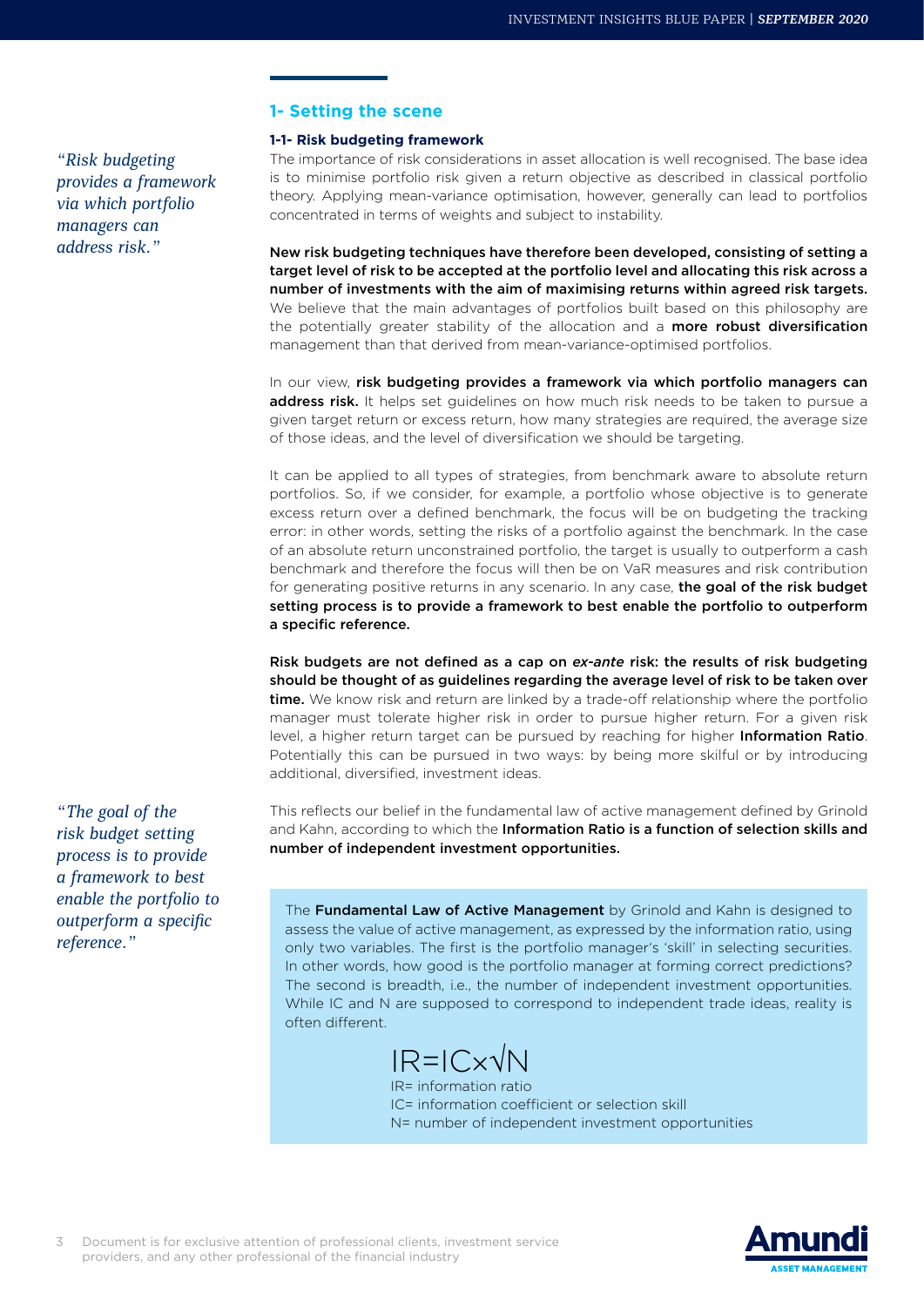While improving the portfolio manager's selection skills is not straightforward, investors can more easily focus on managing the second variable to seek what we call 'effective diversification'. This is why, as we will show later in this document, our Risk Budgeting application lends a significant importance to estimating how much diversification a given strategy brings to the portfolio.

## **1-2- Effective diversification in an active Multi-Asset investment framework**

As correlations between asset classes are inherently unstable and tend to increase during periods of market stress, we believe that traditional diversification approaches fail to take into account changing correlations and are not resilient in such periods. One of the key elements of any active Multi-Asset investment process should indeed, in our view, result in achieving 'effective diversification'.

Our long-standing experience in cross-asset investing has helped us identify changes in risk regimes when correlations tend to break down from historical levels. We believe in the need to diversify beyond 'asset class' and that portfolios built with uncorrelated strategies are, by design, portfolios with a diversification that is more resilient during market stress as well.

We believe diversification is effective not only with regard to allocating across diverse asset classes, but also in relation to investing in several uncorrelated investment opportunities across themes, asset classes, sectors or regions. With this aim, an active Multi-Asset investment framework should allocate risk across four (uncorrelated) investment pillars.

### **Figure 1. Active risk allocation seeking to diversify risk across independent strategies and skills**



Source: Amundi as of 31 August 2020. For illustrative purposes only.

- I. The Macro Strategy Pillar is made up of high conviction asset allocation investments that best represent our 'View of the World'. The portfolio managers identify a 'base case' scenario and select high conviction trades and themes they believe reflect this scenario. The management of this pillar is based on a top-down, fundamental and macro-driven approach.
- II. The Macro Hedging Pillar will have the role of managing tail-risk events or alternative risk scenarios in case the base scenario turns out to be wrong. These positions are



*"We believe diversification is effective not only with regard to allocating across diverse asset classes, but also in relation to investing in several uncorrelated investment opportunities across themes, asset classes, sectors or regions."*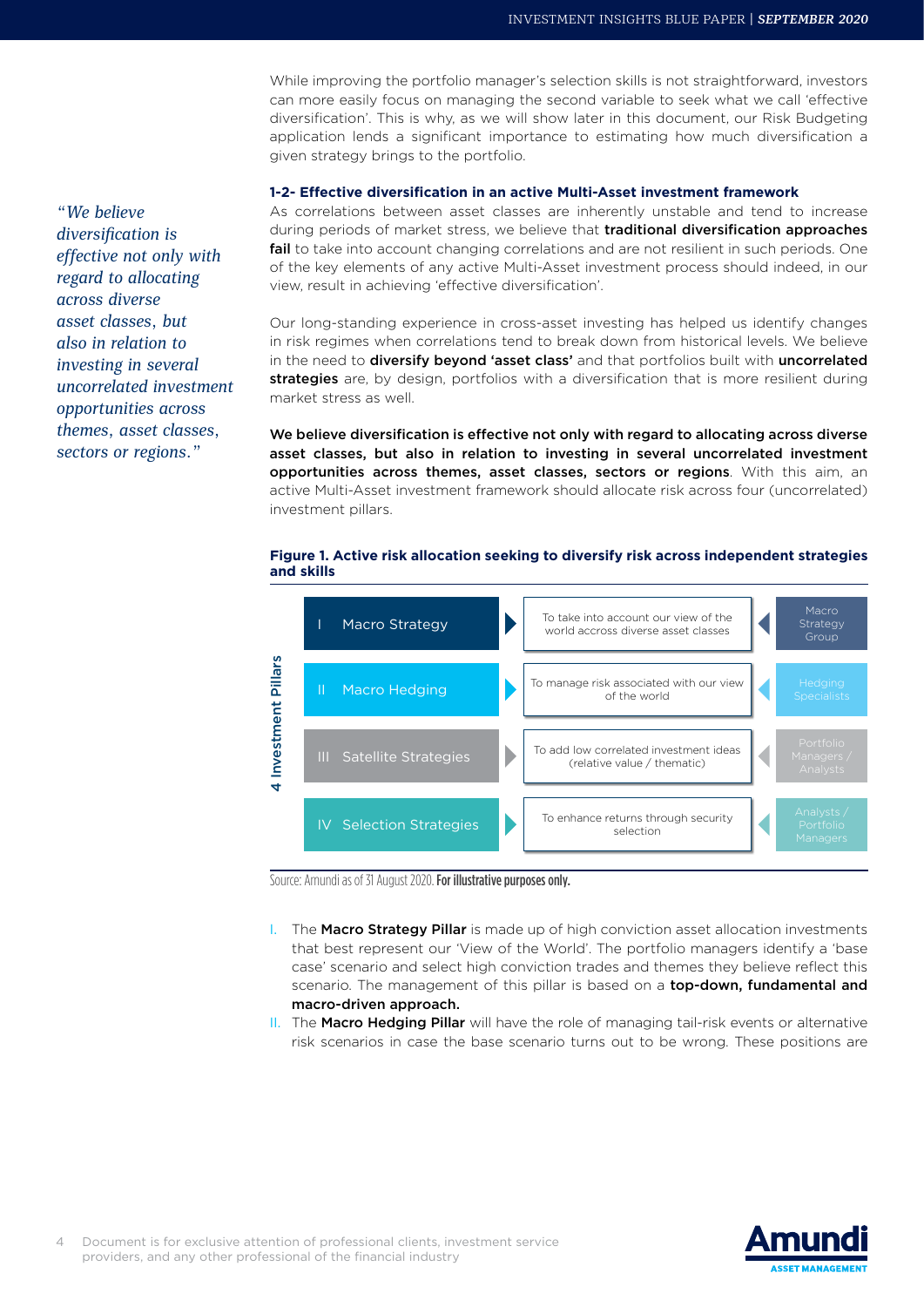*"As they are an important source of diversification for the portfolio, we believe investors should aim to achieve a low level of correlation between the Satellite Strategies and the Macro Strategy pillars."*

expected to perform positively during periods of market stress and may comprise derivative positions and/or negatively correlated strategies expected to mitigate specific adverse events or potential scenarios that have been identified.

- III. The Satellite Strategies Pillar is made up of lowly correlated, relative value trades across asset classes. Responsibility for implementing Satellite Strategies lies within the mandate's investment team, allowing the portfolio managers to use their own expertise to implement their best ideas. Individual Satellite strategies will have different drivers regarding the Macro Strategy positions and will generally be relative value in nature. As they are an important source of diversification for the portfolio, we believe investors should aim to achieve a low level of correlation between the Satellite Strategies and the Macro Strategy pillars.
- IV. The Selection Strategies Pillar is composed of selected bottom-up single security, fund selection or factor investing ideas that aim to deliver alpha independently from the three above-defined pillars. Portfolio managers, specialising by asset class, are responsible for the selection of what they believe are the best ideas within their area of expertise. They collaborate with specialist investment desks globally, including fundamental research analysts, fund research and portfolio managers, to select high conviction ideas. Securities proposed are challenged to show *idiosyncratic features*, true alpha.

The risk budget of a portfolio should be allocated at the portfolio level and across the three different alpha pillars (Macro, Satellite and Selection) to pursue the portfolio's target return. Allocation between the investment pillars depends on the portfolio characteristics and market conditions. For the hedging pillar, investors should rather set a target cost that they are willing to spend to add a potential layer of protection to the portfolio. In other words, the aim is to maximise the amount of portfolio protection for the given cost budget.

## **Figure 2. Increased conviction on the central scenario and more asymmetry with the alternative ones**



Source: Amundi Research as of 31 August 2020. For illustrative purposes only.

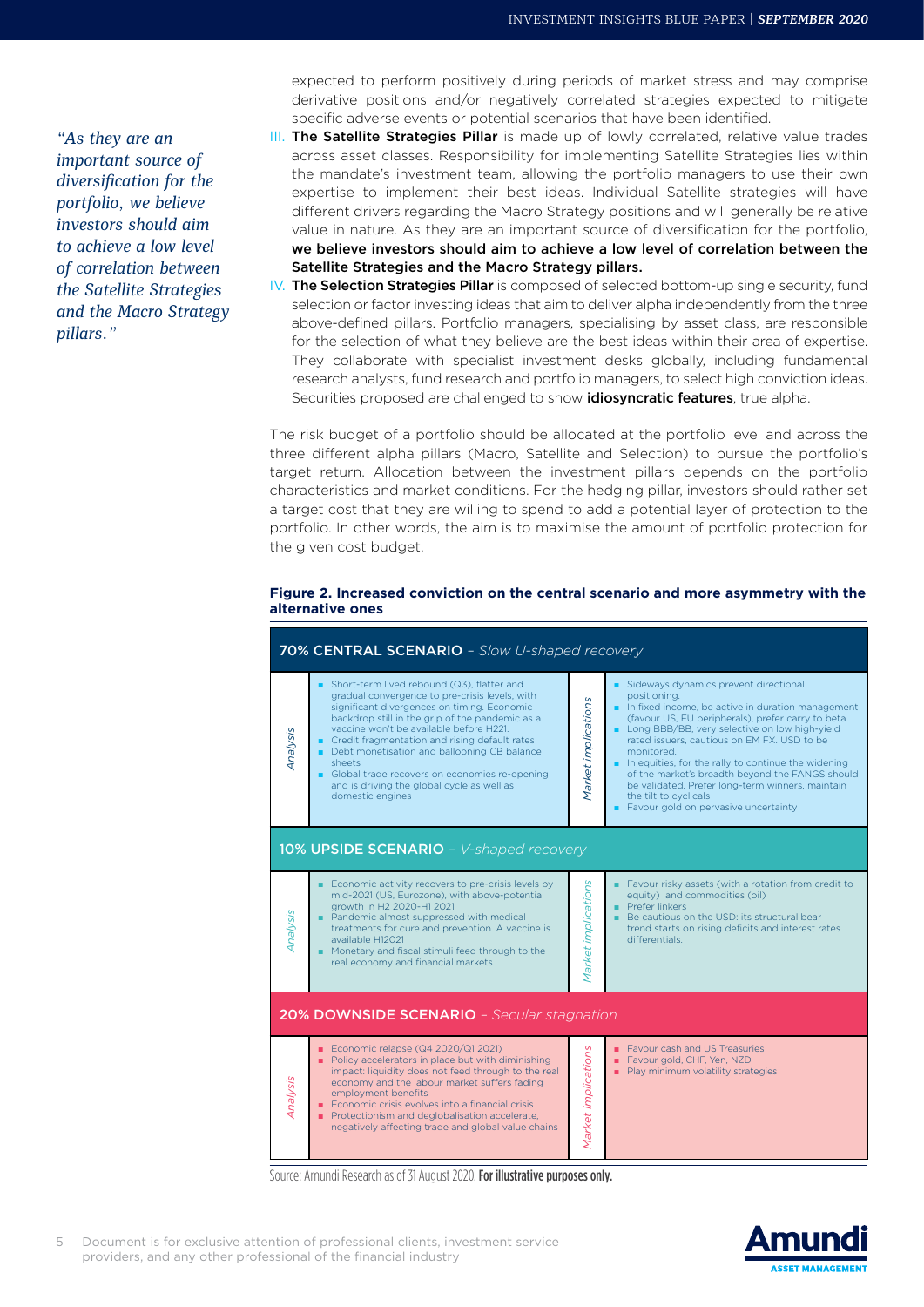#### **1-3- The importance of advanced risk budgeting application**

As seen in the previous section, in an Active Multi-Asset Investment process, we believe investors should aim to optimise the risk allocated to the investment pillars and individual strategies of a portfolio to obtain the most efficient portfolio.

By strategy, we refer to an investment in a single security or a set of securities combined to represent a certain investment decision (i.e., relative value). A strategy can be directional in nature (e.g., long US Equities) or relative value (long Chinese Equities vs short Emerging Markets). It can be implemented using cash securities, derivatives or synthetic positions, which can better allow the portfolio manager to effectively move risk from one strategy to another. It may also be necessary to immunise certain risks within a strategy to be managed as a separate investment decision (e.g., hedging the FX risk of one strategy to be managed by a FX specialist in another strategy).

Investors should consider using some heuristic risk-based solutions with the aim of diversification. Advanced risk budgeting applications are critical to reaching this goal.

The Risk Budgeting application plays a fundamental role when combining investment ideas and strategies. The main principles of the application are to support the combination of different strategies in a single portfolio and to effectively monitor the risk, diversification, and the performance of each strategy designed to ensure that alpha generation, which is the excess return resulting from active investing and not attributable to market returns, is repeatable.

A Portfolio Construction and Financial Engineering team that supports, and challenges, portfolio managers in their investment decisions is critical to developing and evolving a sophisticated risk budgeting approach. The team helps portfolio managers fully understand the risk they take across different strategies and pillars, the level of diversification across strategies, and the contribution of these strategies to the overall risk and performance of their portfolios. The team also plays an important role in ensuring that the portfolio is aligned with its objectives in terms of risk and diversification, giving it the best opportunity to deliver its target performance.

This makes this approach substantially different from optimising solely at the security or at asset class level and it allows the tilting of the allocation of risk and hence of potential return to the pillars and ideas expected to offer the most opportunities.

## **2- Key principles for an effective trade sizing process**

#### **2-1- Sizing to achieve effective diversification**

Diversification plays a key role in this investment process, and, as such, it is central to the risk budget setting process. We believe effective diversification among strategies can be achieved in three ways.

*"The main principles of the Risk Budgeting application are to support the combination of different strategies in a single portfolio and to effectively monitor the risk, diversification, and the performance of each strategy designed to ensure that alpha generation is repeatable."*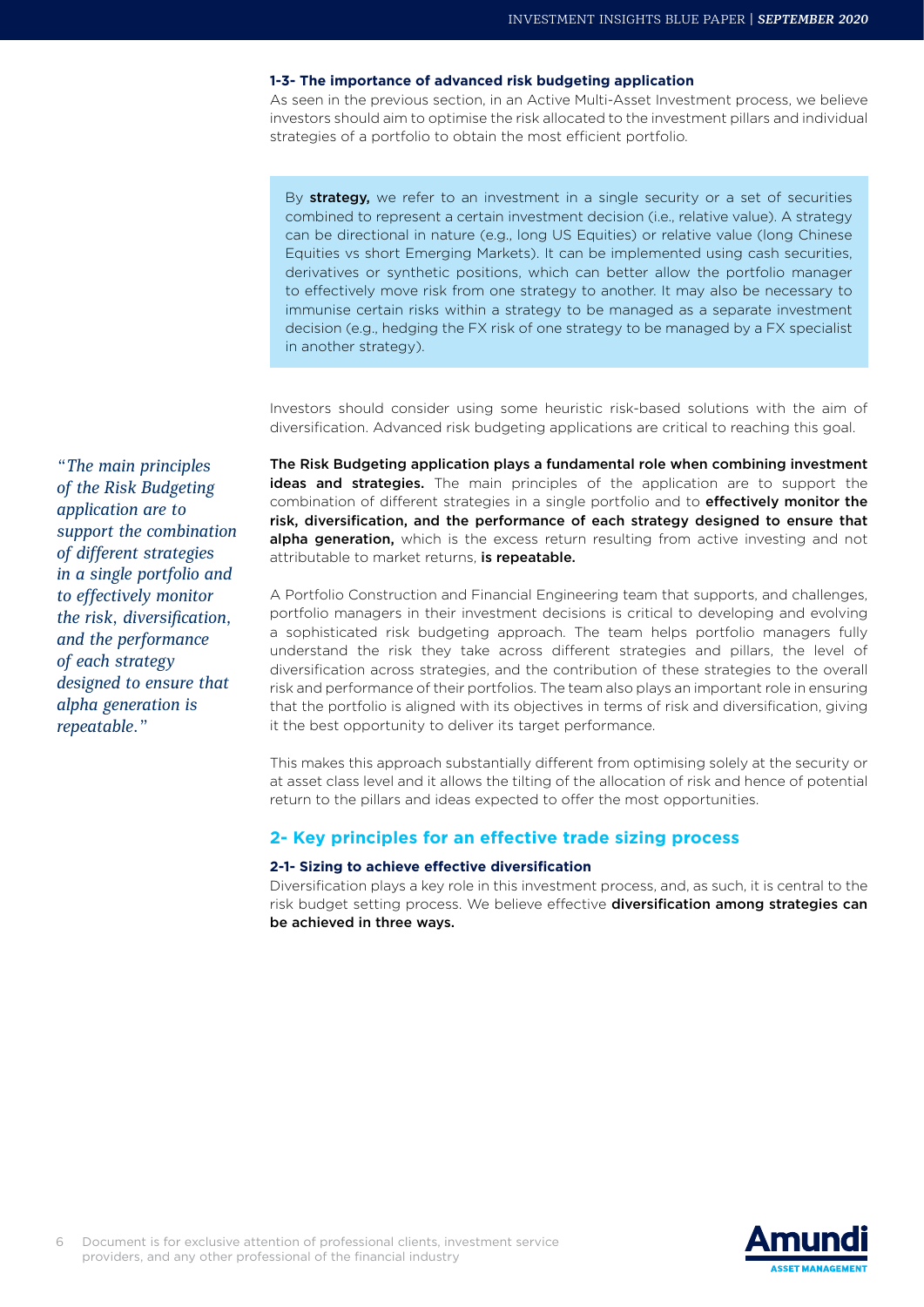

**Figure 3. Factors relevant in the sizing process to achieve effective diversification**

Source: Amundi as of 31 August 2020. For illustrative purposes only.

- 1. Through idea generation and the number of open strategies. All else being equal, the higher the number of strategies in a portfolio, the greater the level of diversification. However, there is a trade-off between idea generation and idea quality. The greater the number of ideas, the harder it is to dedicate time to each individual idea (initial investment case and position management through the life of the strategy) and the higher the risk of deterioration in the quality of ideas. It is therefore important to target a level of idea generation that can potentially bring diversification benefits without diminishing the potential impact of adding too many new ideas onto the portfolio's return.
- 2. The dispersion in sizes of the open strategies. The portfolio will be more diversified if strategies have similar sizes, in risk terms. On the other hand, if a small number of strategies are much larger than the rest, the risk will be more concentrated in these and the potential benefit of diversification coming from additional strategies will be limited. For this reason, investors should target a risk skyline that is reasonably well spread across strategies.



#### **Figure 4. A risk skyline reasonably well spread across strategies**

Source: Amundi as of 31 August 2020. For illustrative purposes only, and not referring to any specific product or strategy.



*"Investors should target a risk skyline that is reasonably well spread across strategies."*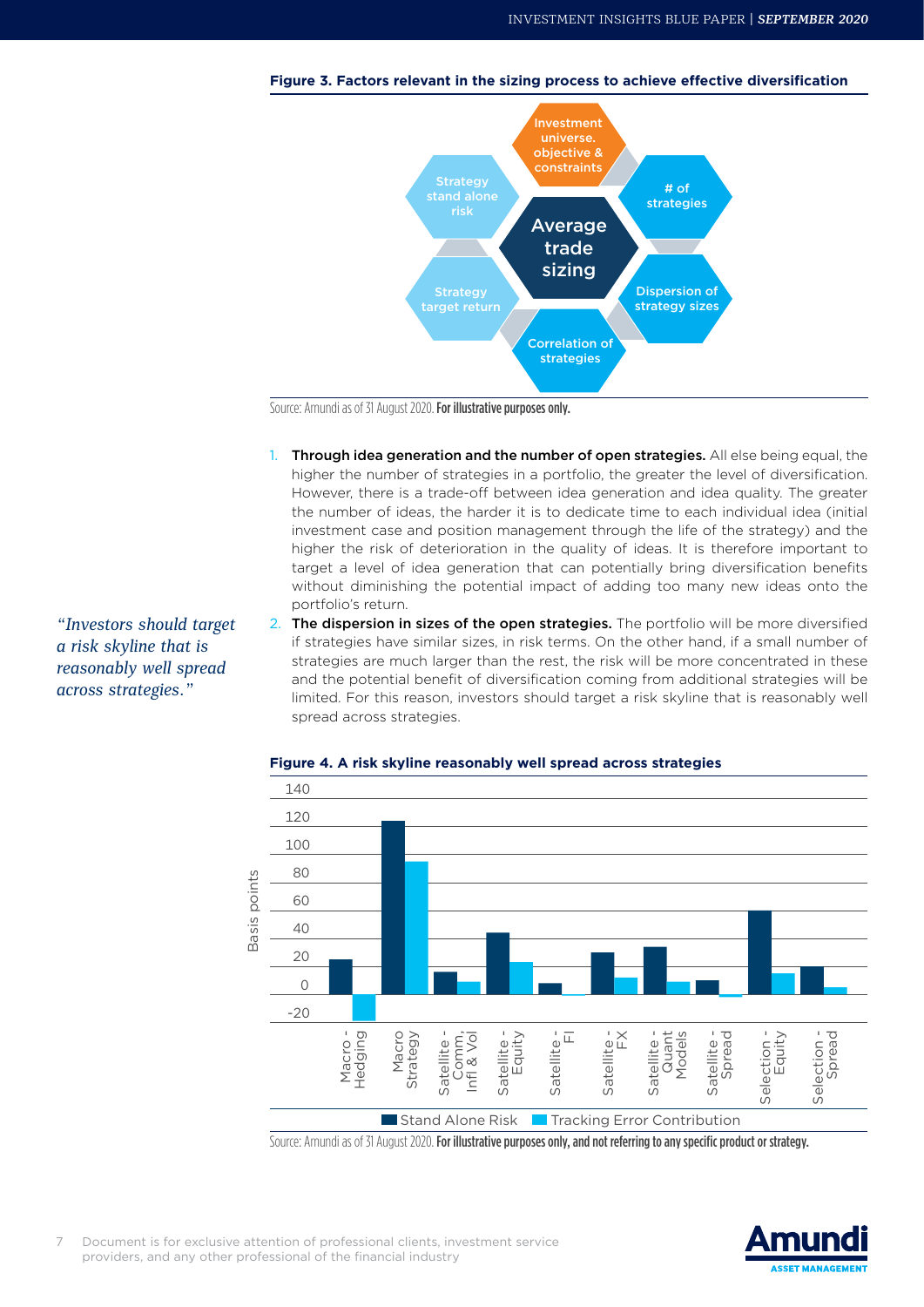3. Correlation. The higher the average correlation between strategies, the more concentrated the risk of the portfolio. Investors should therefore target a low correlation, on average, in order to maximise the potential benefit of diversification. On the opposite side, a significantly negative correlation could suggest a good use of hedging strategies or reflect inefficiencies in the construction of the portfolio. In an extreme case, if there is a large negative correlation between strategies, this might suggest that an investor is paying twice for offsetting positions.

|                          | Macro<br><b>Strategy</b> | Macro<br><b>Hedging</b> | <b>Satellite</b> | <b>Selection</b> |  |
|--------------------------|--------------------------|-------------------------|------------------|------------------|--|
| Macro<br><b>Strategy</b> | 1.00                     | $-0.51$                 | 0.22             | 0.27             |  |
| Macro<br><b>Hedging</b>  | $-0.51$                  | 1.00                    | $-0.35$          | $-0.16$          |  |
| <b>Satellite</b>         | 0.22                     | $-0.35$                 | 1.00             | 0.20             |  |
| <b>Selection</b>         | 0.27                     | $-0.16$                 | 0.20             | 1.00             |  |

#### **Figure 5. 3-year ex-ante Correlation Matrix from Risk Budgeting: seeking effective diversification in an Active Multi-Asset investment framework in a Balanced Conservative portfolio**

Source: Amundi as of 31 August 2020. For illustrative purposes only.

Each of the above three characteristics will be taken into consideration to different extents depending on the pillar on which investors are focusing, the specific portfolio process, and the individuals involved.

For example, in the Macro Strategy pillar, the investment ideas will be based on the main scenario assessment occurring within a Multi-Asset Macro Strategy Group dedicated to this pillar. This group consists of the most senior members of a Multi-Asset investment team, as well as members from the Research Department, and is responsible for defining the central scenario and alternative scenarios. It reflects the view of the world, leveraging on analysis of the economic and investment markets conditions. In this process, it is likely to hold a relatively small number of high conviction ideas in the Macro Strategy and they would likely have a higher level of correlation, as all linked to a central scenario.

The Satellite pillar usually has a larger number of strategies and typically has a lower correlation on average with the other pillars. Satellite Strategies should be sponsored by individual portfolio managers and therefore be more influenced by individual managers' styles.

For example, one portfolio manager may have many investment ideas with relatively higher turnover while another may have fewer ideas but hold them longer. Some investment areas within the Satellite Pillar may have a large breadth of ideas, such as FX pairs, while the universe of potential strategies is much smaller in others, such as in credit markets, which offer fewer investible, liquid instruments. This shows the importance of tailoring the characteristics to the PM's investment style as well as the available universe of potential strategies.



*"The Satellite pillar usually has a larger number of strategies and typically has a lower correlation on average with the other pillars."*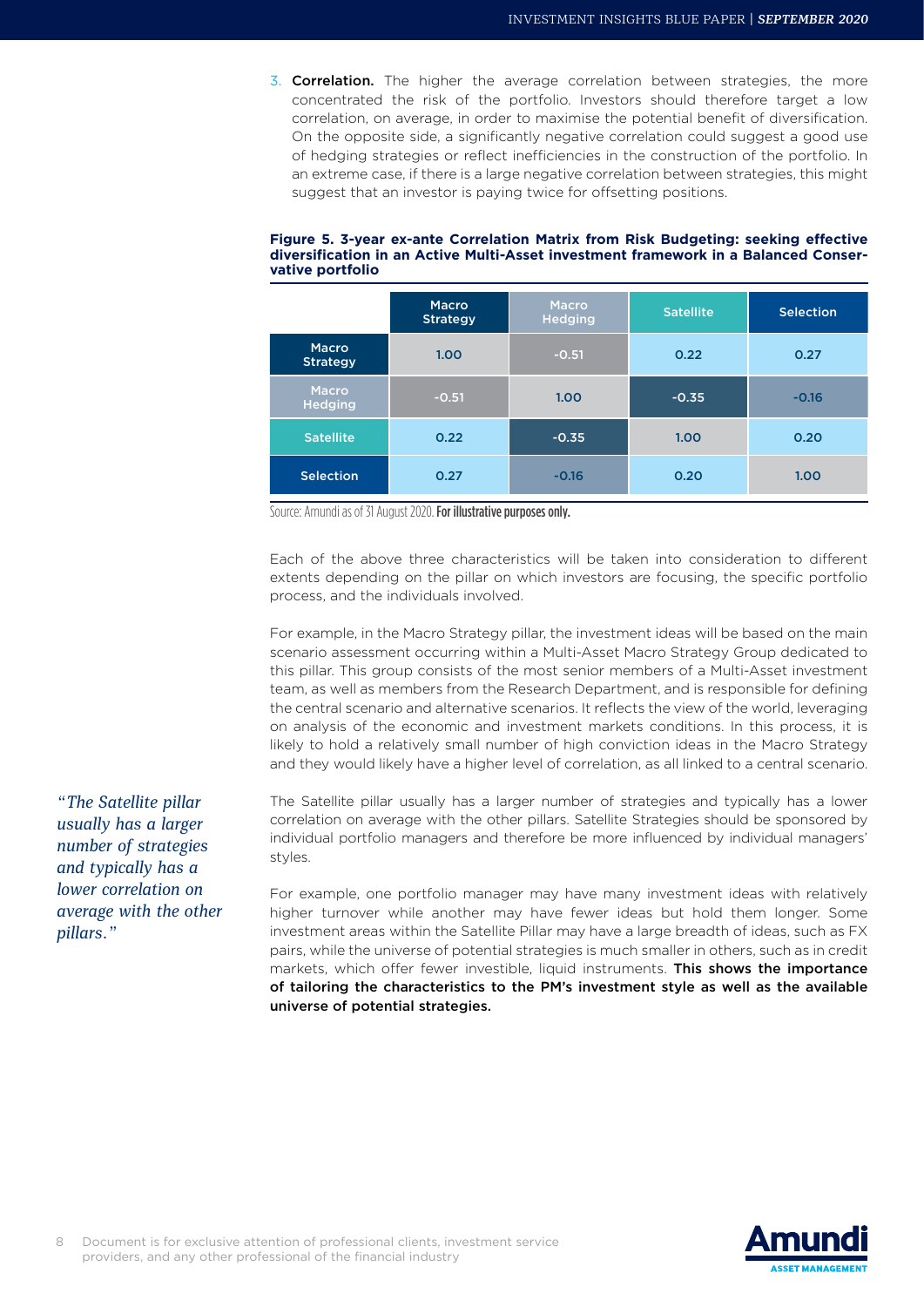As we have noted previously, the need for 'effective diversification' in an active Multi-Asset investment framework means developing a way to measure the effect will prove important. We have created a metric called the **Concentration Ratio** which is a measure of interdependence between the strategies in a portfolio that allows investors to see how much of the concentration, or inversely how much diversification, can come from strategy correlation and how much can come from differences in position sizing.

The Ratio usually ranges from one to zero, but it can also be negative. A value of one suggests that there is only one independent investment opportunity in the portfolio. A value of zero suggests that all strategies are uncorrelated with each other and have the same size in terms of standalone risk. A negative value suggests hedging plays an important role or, perhaps, that there are inefficiencies in the construction of the portfolio.

Let us now describe how trade sizing could work, first at the planning ahead step and then at the time of investing.

## **2-2- Planning ahead stage: setting the target return and the risk budget**

At the beginning of each year, the target return and risk budget for a portfolio are agreed between the head of desk, lead portfolio manager(s) and the Portfolio Construction team with the aim of meeting the portfolio's investment objectives.

As part of this process, the risk budget is allocated across the investment pillars based on the portfolio's constraints and objectives. A risk budget is determined for each of the three alpha pillars. For the Hedging pillar, investors rather set a target cost that they are willing to spend to add a potential layer of protection to the portfolio. In other words, the aim is to maximise the amount of portfolio protection for the given cost budget.

In this planning phase, the open dialogue between the teams may allow participants to understand if the portfolio has budgeted the appropriate amount of risk needed to generate the target return through a sufficient number of diversified ideas. The objective is ultimately to achieve stable excess returns over time and in different market environments.

Let us take a hypothetical example to illustrate how a formalised framework — which we insist should be used as a guideline and not a prescription — can help portfolio managers determine the risk budget and target return for a portfolio.

|                  |                      |                                         | <b>Trade level</b>                                |                                 |           | <b>Pillar level</b>                                       |                                          |  |
|------------------|----------------------|-----------------------------------------|---------------------------------------------------|---------------------------------|-----------|-----------------------------------------------------------|------------------------------------------|--|
| <b>Pillar</b>    | Avg<br>No.<br>trades | Avg<br><b>Standalone</b><br><b>Risk</b> | Avg<br><b>Correlation</b><br>with other<br>trades | Avg.<br><b>Standalone</b><br>IR | <b>IR</b> | <b>Target</b><br><b>Tracking</b><br><b>Error Risk</b>     | <b>Target</b><br><b>Excess</b><br>Return |  |
| Macro            | 16                   | 0.15%                                   | 0.15                                              | 0.25                            | 0.55      | 1.10%                                                     | 0.60%                                    |  |
| <b>Satellite</b> | 30                   | 0.10%                                   | 0.10                                              | 0.15                            | 0.42      | 1.10%                                                     | 0.45%                                    |  |
| <b>Selection</b> | 5                    | 0.40%                                   | 0.10                                              | 0.30                            | 0.57      | 1.05%                                                     | 0.60%                                    |  |
| Portfolio        |                      |                                         |                                                   |                                 | 0.54      | 2.05%                                                     | 1.10%                                    |  |
|                  |                      |                                         |                                                   |                                 |           |                                                           |                                          |  |
|                  |                      |                                         | Observed for each<br>trade on average             |                                 |           | Implied for the<br>pillar when all trades<br>are in place |                                          |  |

#### **Figure 6. Hypothetical example of trade sizing in a multiple-pillar approach**

Source: Amundi as of 31 August 2020. For illustrative purposes only.



*"The risk budget is allocated across the investment pillars based on the portfolio's constraints and objectives."*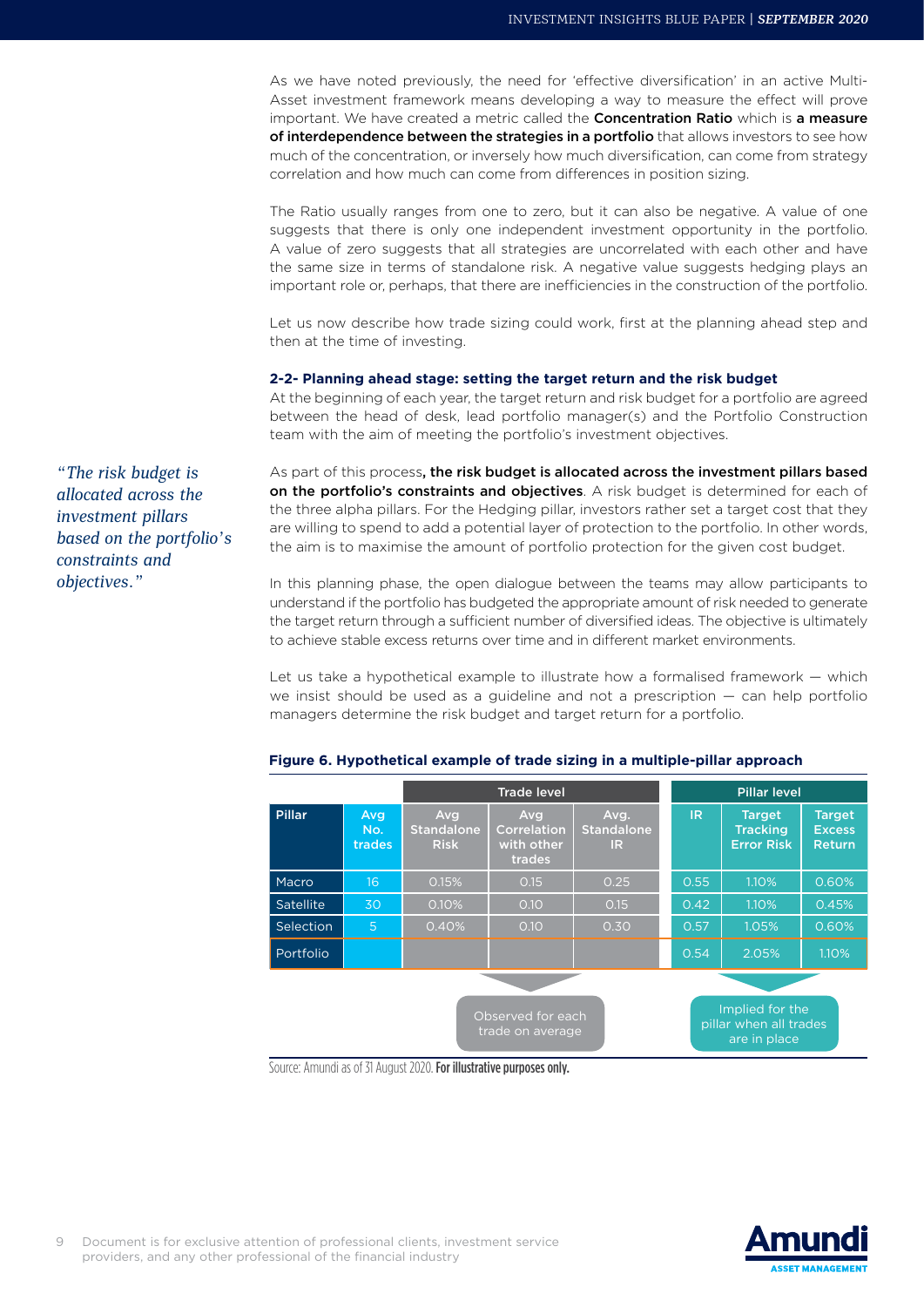The inputs in calculating the risk budgets include:

- The average number of strategies, which is the number of individual investment ideas at any given time. If the trade horizon is short, it will mean more idea generation is required, keeping other inputs constant. For example, in the Satellites pillar, if the average horizon is four months (turnover of three times per year), 90 trade ideas per year will be required to have an average of 30 at any one time.
- **Average standalone risk,** or the expected average volatility of each trade idea. This is a useful metric when PMs are sizing new trades.
- **Target concentration:** The lower the target concentration ratio, the greater the expected diversification within the pillar. For instance, the goal of the Satellites pillar is to add diversification, so a lower concentration ratio will be targeted.

With a given number of strategies, their average size and target concentration ratio, a risk budget can be calculated.

In the hypothetical example summarised in the table presented above, risk is evenly spread across the three alpha- generating pillars (into risk budgets of 1.05% or 1.10%). The next stage is to translate the risk budget for the pillar to a target return. This can be done by calculating a target information ratio for each pillar. When determining this assumption, investors can set an average Information Ratio  $(IR)$  – a positive figure, as portfolio managers are expected to deliver positive performance — for each individual strategy. The IR per idea is similar to the Information Coefficient, but, when combined with the portfolio or pillar IR, investors should not assume independence of strategies. Instead, using the Concentration Ratio or another measure of interdependence between the strategies could prove more appropriate.

Regarding the Macro Strategy pillar, as discussed in previous pages, it is likely to have a relatively small number of high conviction ideas with a higher level of concentration. Investors should also tend to target a higher level of risk-adjusted return when allowing strong resources to generating ideas on this pillar.

In contrast, risk budgets on satellite strategies are set assuming a larger number of smaller strategies with a low level of concentration, as the aim of this pillar is to enhance diversification.

Likewise, the Selection pillar will normally include a small number of strategies, each containing a number of holdings. These strategies are usually made up of a basket of equities, bonds or mutual funds with the objective of outperforming a relevant market index. The Information Ratio investors can target for them can potentially be higher than for the other pillars, as each strategy is already expected to be well diversified.

*"The Hit Ratio is a measure of the percentage of winning strategies and the Win/ Loss Ratio is calculated as the average return of the winning strategies divided by the average return of the losing strategies."*

Once the risk budgets and target returns have been determined for each pillar, they are translated to the overall portfolio level using the same process. The risk budget and target return of the portfolio depend on the results at the pillar level, an estimated target diversification between the pillars, and the inclusion of a 'transfer coefficient'. This reflects the fact that investors will not always be successful in reaching target returns across all pillars. Hence, only a portion (two-thirds in the example below) of the pillar targets expect to be captured into the annual target return for the portfolio.

Investors then can validate that the portfolio objectives are being met and that the levels of risk budget and target return are appropriate and achievable using some common estimates of manager skill. The Hit Ratio is a measure of the percentage of winning strategies and the Win/Loss Ratio is calculated as the average return of the winning strategies divided by the average return of the losing strategies.

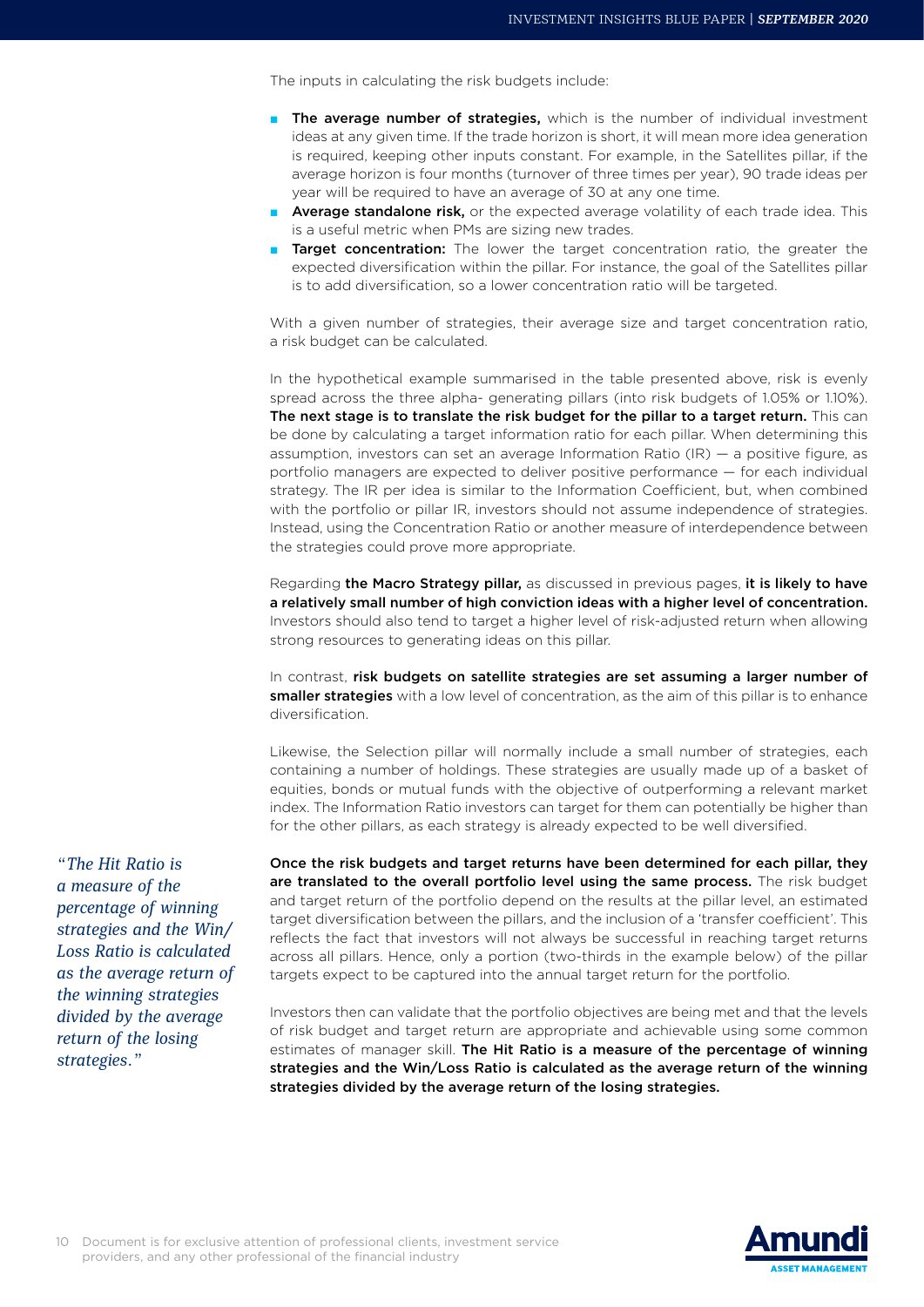Assuming a hit ratio of 50% (average level of skill at picking winning ideas), and an average turnover of strategies, we can back out an implied Win/Loss ratio from the calculated target return and validate that the target returns and target Information Ratios are achievable for the given level of risk budget. The rationale behind this validation is that, even with average success in picking winning ideas, an accurate position management and stop-loss disciplines may allow investors to achieve asymmetry between winning and losing ideas.

For example, given the inputs in the table below, we calculate a hypothetical Win/Loss ratio of 1.22.

| <b>Expected Win Loss Ratio</b> | 1.22     |
|--------------------------------|----------|
| Hit Ratio                      | 50%      |
| Average Holding Period         | 6 Months |
| Target No. Strategies          | -51      |
| Target Return                  | 110%     |

## **2-3- Trade sizing at the time of investing**

At the time of investing, the size of the trade will essentially depend on:

- The standalone risk of the trade: what is the amount of risk generated by the trade in terms of units of volatility;
- The correlation of the new idea with the rest of the portfolio;
- The conviction level of the trade, which is itself a function of the manager's confidence in the capacity of the trade to generate return for the portfolio, and of market conditions.

## **Figure 7. Sizing at the time of investing - level of conviction, an example**

| <b>EM DEBT</b>                        | <b>VIEW</b> |  |     |           | <b>CONVICTION</b> | <b>ACTIVE TRADES</b> |                |
|---------------------------------------|-------------|--|-----|-----------|-------------------|----------------------|----------------|
| Region/Type                           |             |  | $=$ | $\ddot{}$ | $^{++}$           | Level (1-4)          |                |
| <b>EM GBI Local</b><br>(unhedged USD) |             |  |     |           | $\times$          | 2                    |                |
| <b>EMBI Global</b><br>(hard currency) |             |  |     |           | $\times$          | 3<br>a a s           | +1% EMBI Index |
|                                       |             |  |     |           |                   |                      |                |
| Overall EM DEBT                       |             |  |     |           | $\times$          | $\mathcal{P}$        |                |

Source: Amundi as of 31 August 2020. For illustrative purposes only.

The last element is very relevant, as confidence in the capacity of a given strategy to deliver performance tends to diminish in changing market conditions: for instance, when the market is undergoing a rotation from a momentum-driven to a value-driven market leadership.

The answer is more uncertain in periods of market stress, as:

■ On the one hand, they are associated with high market volatility and therefore a given trade may generate a higher level of risk for the portfolio;

*"The size of a trade should depend on the standalone risk of the trade, its correlation with the rest of the portfolio and the level of conviction about it."*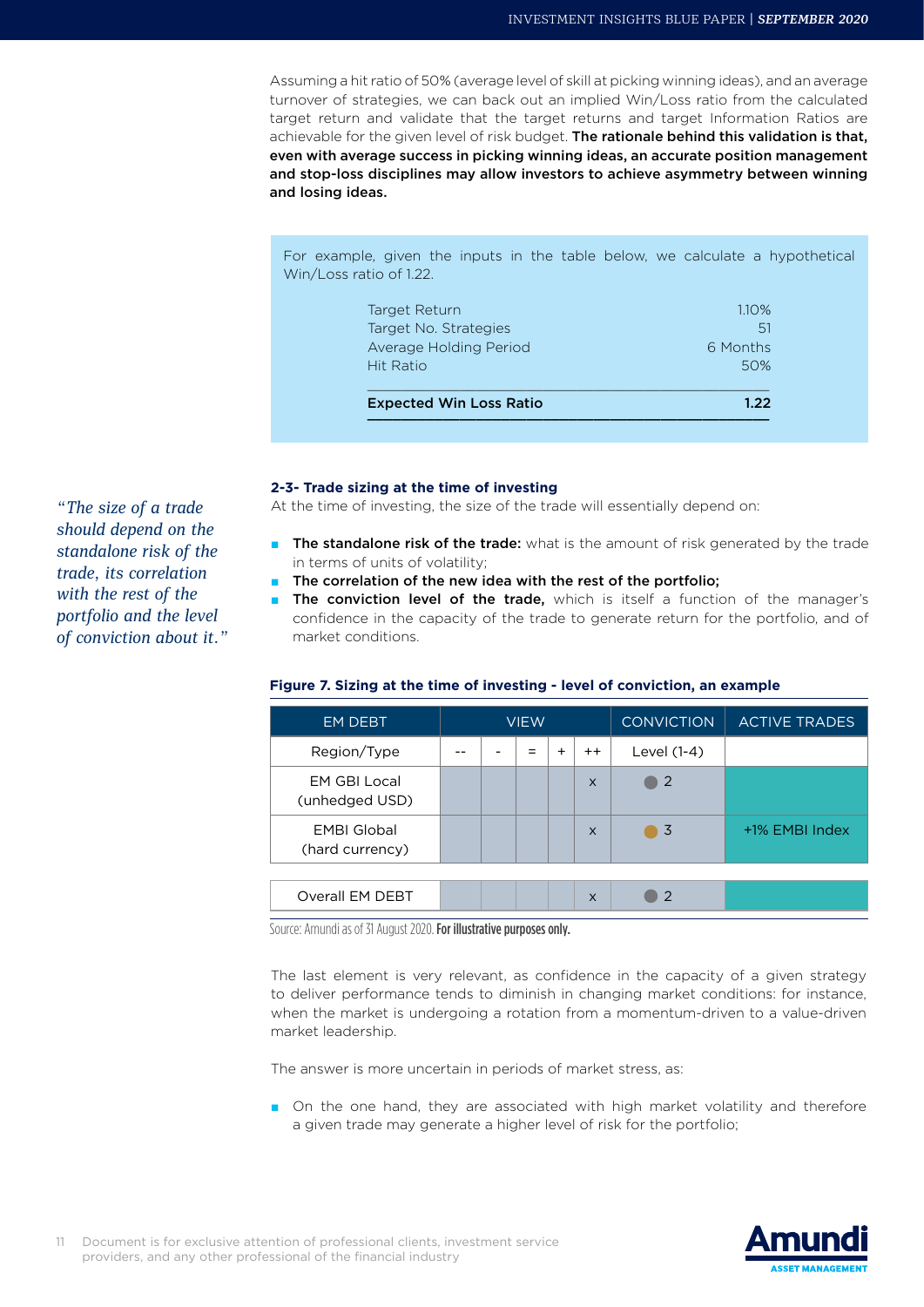■ On the other, they can offer particularly attractive investment opportunities due to price dislocations, leading to higher risk-taking on the part of the manager.

In the case of a benchmark aware portfolio, the budget of directional risk in the Macro Strategy will be a function of the team's conviction in their view on the markets.

Different models of risk sentiment can be used to evaluate whether the period is appropriate to accept a higher risk budget for the portfolio and potentially increase the size of the trade. In this approach, risk assessment monitoring aims to assess market risk on a multi-pillar approach. For each pillar, specific tools can be used to come up with a final risk score ranging from 0% to 100%.

|                            | <b>Current Assessment &amp; Dynamic Evolution</b> |                       |                    |     |                 |      |                        |  |
|----------------------------|---------------------------------------------------|-----------------------|--------------------|-----|-----------------|------|------------------------|--|
| Pillar                     | Instrument                                        | Signal's<br>frequency | Current<br>reading | Low | Yearly<br>range | High | Yearly<br><b>Trend</b> |  |
| <b>Risk</b><br>Sentiment   | Mood ON<br>Mood OFF<br>indicator                  | Daily                 | 61%                | 60% |                 | 81%  |                        |  |
| Technicals                 | Financial<br>Conditions                           | Daily                 | 49%                | 5%  |                 | 81%  |                        |  |
| Fundamental<br>& Valuation | Cross Asset<br><b>Sentinels</b>                   | Daily                 | 29%                | 13% |                 | 49%  |                        |  |
| Economic<br>Backdrop       | US real<br>monetary<br>accelerator                | Quarterly             | 39%                | 16% |                 | 39%  |                        |  |
| Overall<br>Assessment      | avg. Of the<br>4 Indicators                       | Daily                 | 45%                | 29% |                 | 60%  |                        |  |

#### **Figure 8. Risk assessment of market conditions**

Source: Amundi Research as of 31 August 2020. For illustrative purposes only.

The overall assessment is made of the above four components:

- Mood On Mood Off indicator reflects investors' risk sentiment;
- Financial conditions indicator looks at the investors positioning and flows on various assets for providing confidence behind a given position;
- Cross Asset Sentinels model that helps to evaluate and assess the pass-through of tighter financial conditions into currency, corporate markets, as well as fundamentals and multiples on equities;
- The US real monetary accelerator that is used to track leverage, money velocity and real delta based on the Fed funds rate.

## **3- Sizing a trade in practice**

## **3-1 Adding a trade in a portfolio**

Risk budgeting tools can perform pre-trade analysis to evaluate the potential impact of the new strategy on an existing portfolio, checking the correlation of the new strategy with the market and with other strategies already included in the portfolio. This analysis is comprised of the following three steps:

- **Extimate the correlation of a new proposed strategy** with the major asset classes to check its adequacy to the portfolio.
- Assess whether the new strategy is correlated with the current ones and with the Macro pillar which typically includes directional strategies. This can be done through a simulation of the impact of the new strategy on the existing portfolio at pillar level and against the other strategies.
- **The final step consists of defining the correct size for the trade.** This should be done, as mentioned earlier, based on a heuristic process instead of an optimisation method. An advanced risk budgeting system can help investors to conduct simulations in which

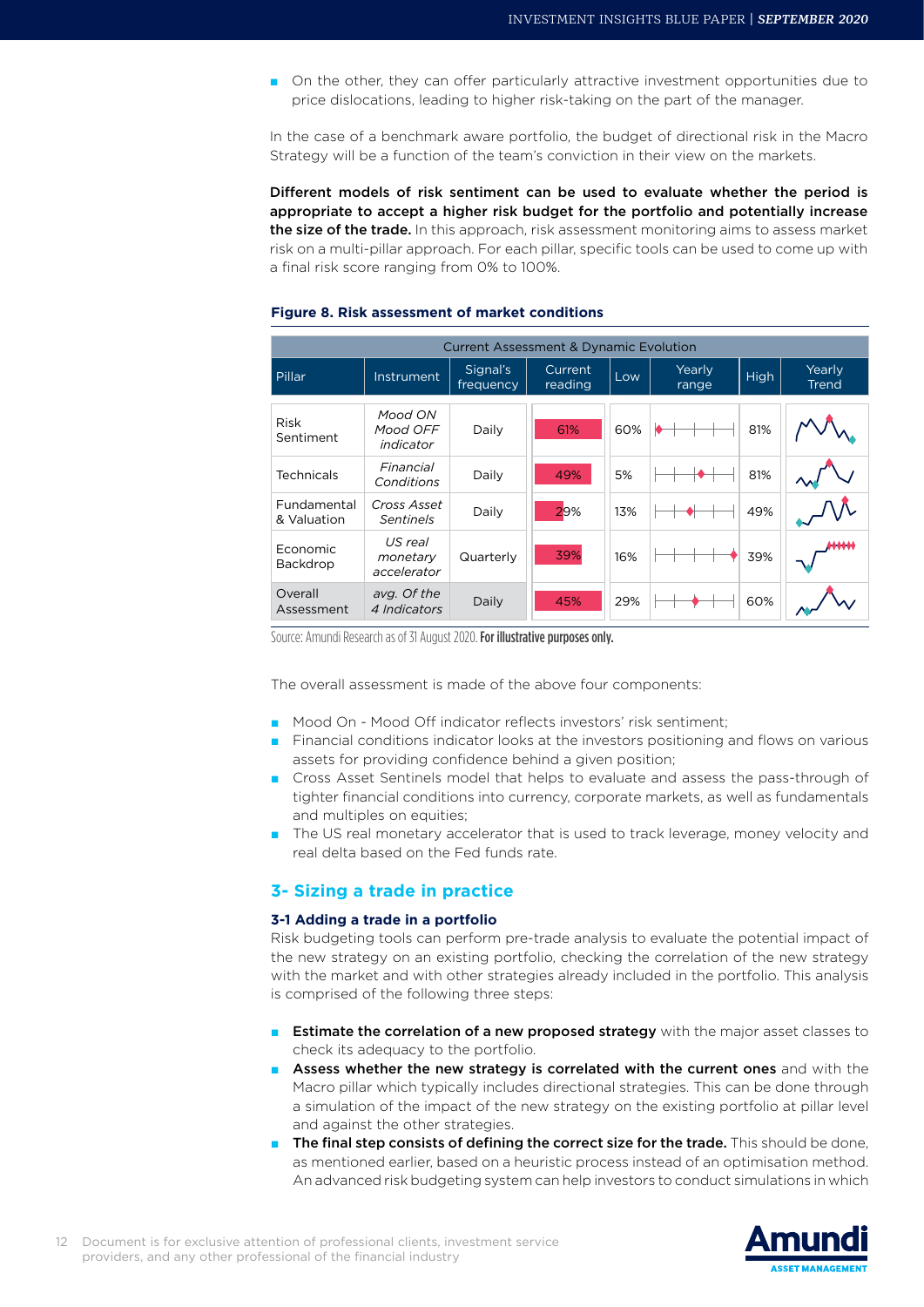the portfolio manager can check the standalone risk of each simulated strategy and its impact on the overall risk of the portfolio. The sizing process is completed when the portfolio manager feels comfortable with the level of standalone risk reached, given the fund objective, the positions already present in the portfolio as well as market conditions.



#### **Figure 9. Trade Sizing in practice**

Source: Amundi as of 31 August 2020. For illustrative purposes only.

Let us illustrate how this process could work in the case of adding a new strategy to the Satellite pillar of an absolute return portfolio with the suggested introduction of a FTSE100 vs FTSE250 strategy. This strategy would be representative of a positive view on UK large caps vs small caps, consistent with an expectation of depreciation of sterling that would benefit large exporting companies over smaller domestic companies.

In this hypothetical example, the initial weight to the UK strategy, suggested at 3%, generated a standalone risk of 17 bps. This looked disproportionate relative to the other trade sizes, and it has been considered appropriate to halve the trade size to reflect a more average conviction on the trade. The final proposal was for a size: +1.50% (FTSE 250) / -1.50% (FTSE 100). This had a standalone risk of 5-10 bps of volatility.

The table below exhibits its correlation with the pillars, illustrating its high diversification potential.

| <b>FTSE 100 vs 250</b> | 1.00    |
|------------------------|---------|
| Macro Strategy         | 0.00    |
| Macro Hedging          | $-0.01$ |
| Satellite              | $-0.10$ |
| Selection              | 0.13    |

## **Figure 10. Correlation of the FTSE100 vs. FTSE250 strategy to existing strategies**

Source: Amundi as of 31 August 2020. For illustrative purposes only.

The portfolio manager, based on the other risks in the portfolios, may decide if the standalone risk generated by the strategy is appropriate or not. If it's the latter, he/she may need to re-size the position.

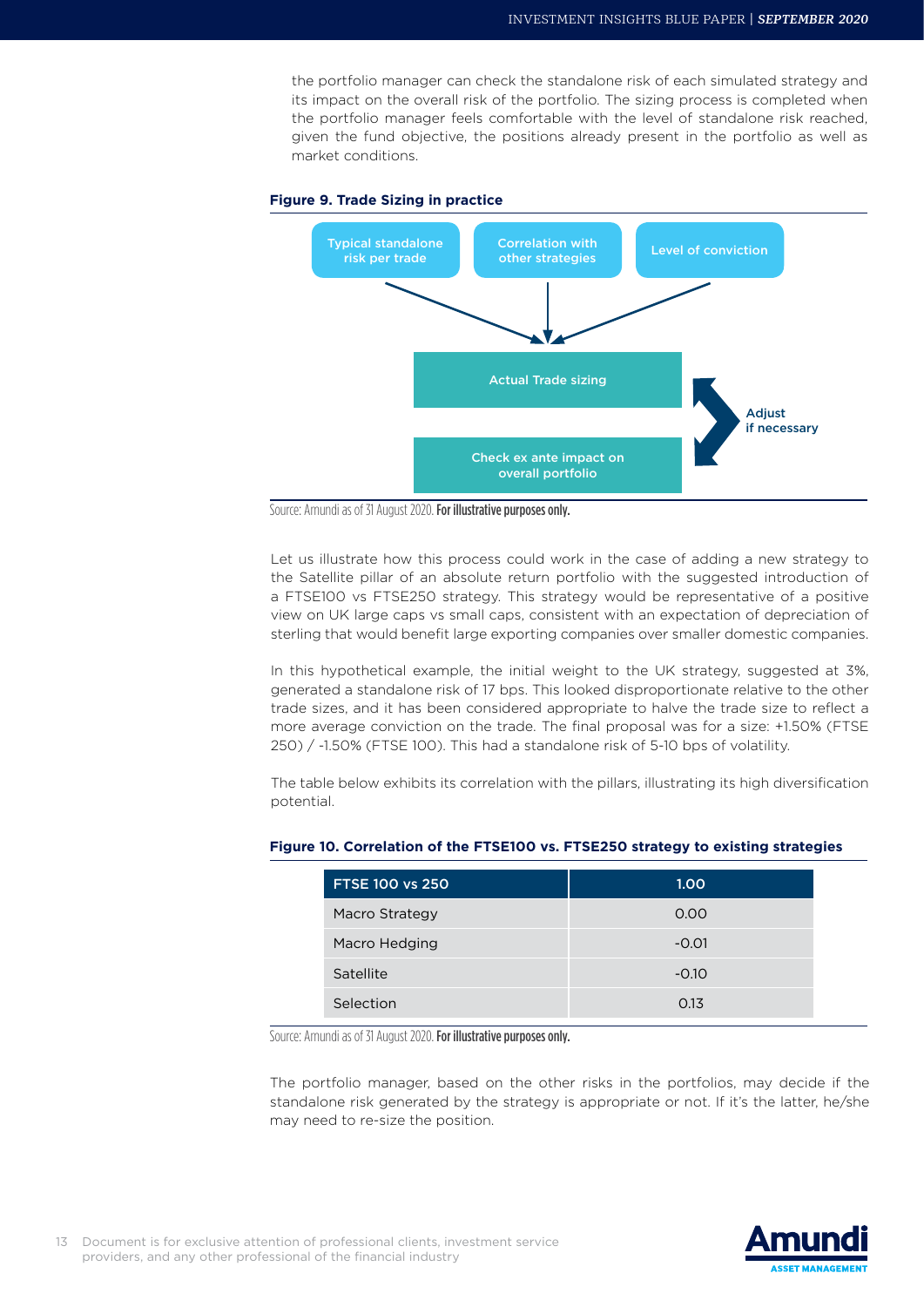## **Application to institutional investors**

Let us now conclude with a few recommendations to institutional investors looking to set up or improve their risk budgeting and trade sizing process.

The first step is to formalise investment beliefs and to identify intended sources of alpha. Based on which asset classes and types of investment decisions do they believe they are able to add value? How many — preferably independent — return sources are they aiming for? Are they able to conduct active asset allocation? Moreover, what about security or manager selection regarding the different asset classes in their universe?

We presented our recommendations on how to define a return target for an institutional portfolio in one of our earlier publications<sup>1</sup>. As mentioned in this article, in the case of large investors heavily invested in their own markets, the potential for outperformance can typically be higher on foreign than on domestic assets, where the capacity to tactically modify the structure of a portfolio is limited by capacity or institutional constraints.

Even if we are aware that history is not a certain guide to the future, we still recommend investors analyse their historical trades, either implemented by themselves or by their external managers, to determine more precisely the characteristics of the alpha expected in various strategies. This implies relying on a quantitative framework, along with a robust risk and performance system:

- Estimates of the historical volatilities and correlations of the strategies implemented, having in mind that they should primarily help identify strategies with potential diversification.
- A capacity to conduct scenario simulations, integrated with current portfolio positions.

Based on these elements, investors are advised to identify the typical standalone risks they feel comfortable implementing based on their expectations for financial markets and their degree of conviction of the envisaged strategies for the periods ahead. We believe this should be done at least once a year - for instance, at the start of a new exercise.

1 See "Setting objectives for your asset allocation", Asset Allocation Advisory, Amundi Discussion Paper, March 2018.

*"In the case of large investors heavily invested in their own markets, the potential for outperformance can typically be higher on foreign than on domestic assets, where the capacity to tactically modify the structure of a portfolio is limited by capacity or institutional constraints."*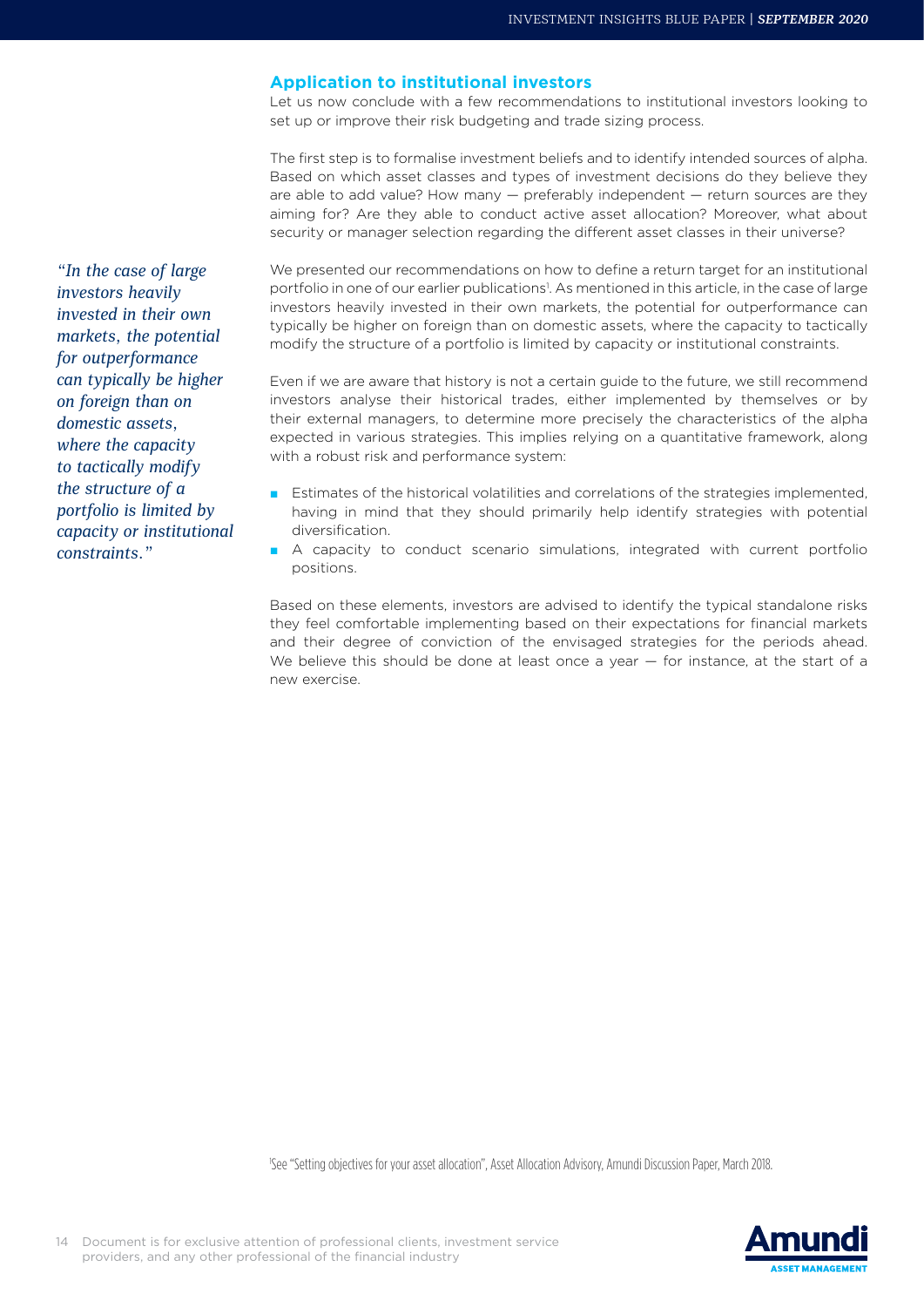## **Conclusions**

Risk considerations are unanimously considered as extremely important in portfolio construction, but how to concretely allocate a risk budget to different strategies and how to decide on the size of a strategy are among the most difficult challenges faced by portfolio management.

Mean-variance optimisation has long been recognised as a standard practice, but it can lead to high levels of concentration in terms of weights and to unstable portfolios. As a result, the last decade has seen the development of risk budgeting techniques that allow better stability of the allocation and more robust diversification than meanvariance optimised portfolios, and the recommendations we have proposed in this paper are based on such techniques. They allow the identification of criteria that we believe investors should rely on to decide on how to allocate their risk budget and how to size their trades. These include, in particular, the number of investment ideas to be integrated in the portfolio and their diversification potential, in terms of correlation and size dispersion that can be translated into an indicator called Concentration Ratio.

Our recommendation is also that such risk budgeting exercises be applied both at the initial stage of portfolio construction and be conducted on a regular basis — for instance, once a year — and at the time of implementing each strategy. This should be based on a close dialogue between portfolio managers and portfolio construction analysts who can simulate the impact of the envisaged strategies on the overall portfolio risk. We also consider that such a risk budgeting exercise has to be adapted to the investment process and the specific objectives of the portfolio. Moreover, continuous analysis should be conducted through the life of the portfolio of how it is actually aligned with the risk budget, how effectively it is diversified, and, of course, whether it is performing in line with expectations.

This makes this approach substantially different from optimising solely at the security or at the asset class level, and it allows for the tilting of the allocation of risk and hence of potential return to the pillars and ideas expected to offer the most opportunities.

There is obviously no single strategy that works in every investment environment and, as a result, portfolio allocation has to be a dynamic exercise. Detailed information about past trades and how they interact to contribute to portfolio efficiency can serve as a compass for portfolio managers across all types of market environments. This naturally requires a rich history of past trades to help measure portfolio managers' skills in different areas of expertise.

Asset managers that can count on a long record of every single investment decision have a relative advantage regarding how to analyse past success and set future alpha targets and risk budgets.

*"Our recommendation is that such risk budgeting exercises be applied both at the initial stage of portfolio construction and be conducted on a regular basis — for instance, once a year and at the time of implementing each strategy."*

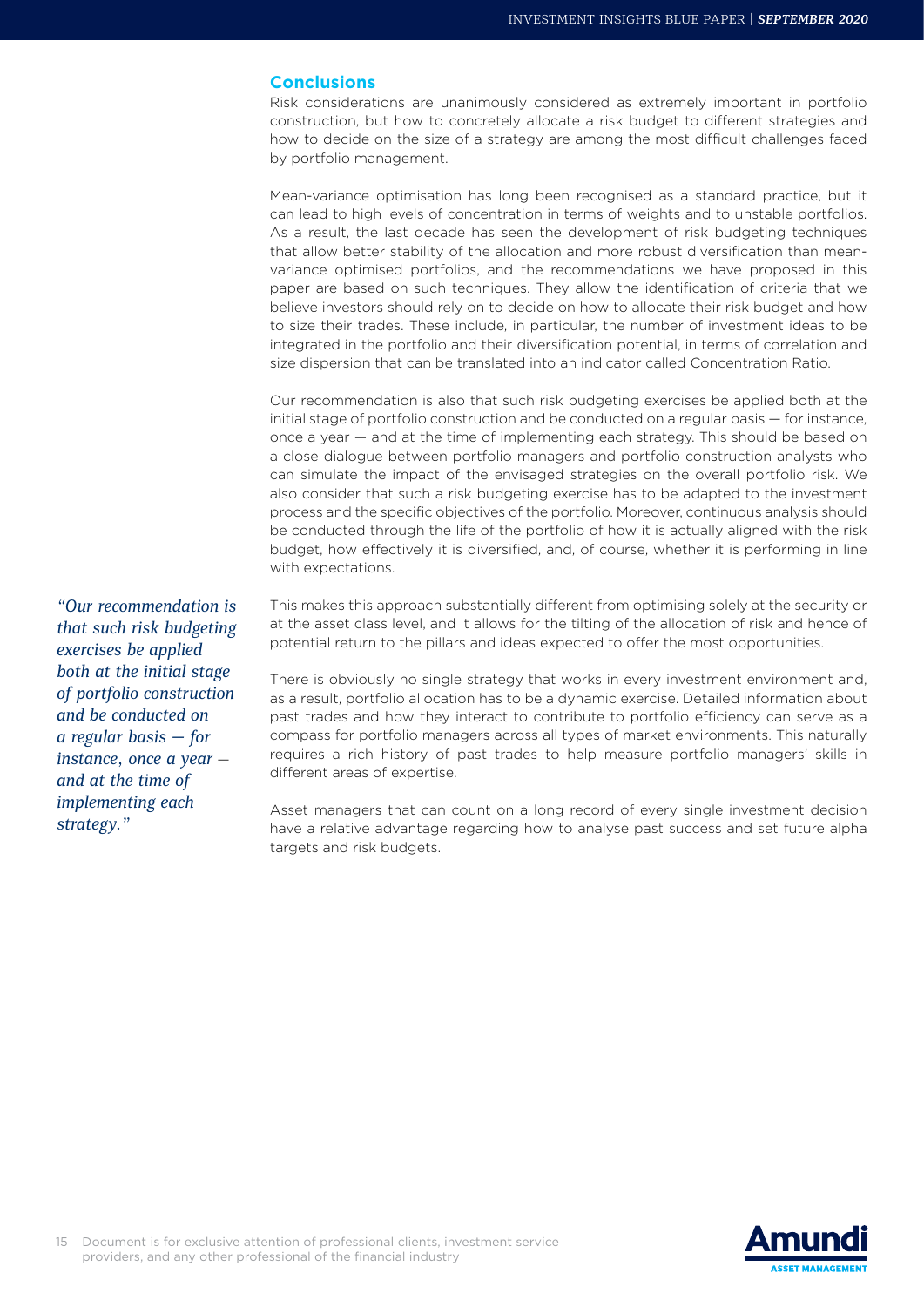## **Definitions**

- Alpha: The additional return above the expected return of the beta-adjusted market return; a positive alpha suggests risk-adjusted value is added by the money manager compared with the index.
- **Correlation:** The degree of association between two or more variables; in finance, it is the degree to which assets or asset class prices have moved in relation to each other. Correlation is expressed by a correlation coefficient that ranges from -1 (always move in opposite direction) through 0 (absolutely independent) to 1 (always move in the same direction).
- Hit Ratio: The hit ratio is the ratio between winning and losing investment ideas.
- **Information Ratio:** A measure of portfolio management's performance against risk and return relative to a benchmark or alternative measure.
- **Bharpe ratio:** A measure of excess return per unit of risk, as defined by standard deviation. A higher Sharpe ratio suggests better risk-adjusted performance.
- Tracking error: A measure of how closely a portfolio follows the index to which it is benchmarked.

## With the contribution of



Claudia **BERTINO** *Head of Amundi Investment Insights Unit*



Massimiliano MATRAIA *Multi-Asset Investment Specialist*



Lorenzo PORTELLI *Head of Cross Asset Research*



Nuria TRIO *Head of Multi Asset Business Development and Investment Specialists*

## Important Information

The MSCI information may only be used for your internal use, may not be reproduced or redisseminated in any form and may not be used as a basis for or a component of any financial instruments or products or indices. None of the MSCI information is intended to constitute investment advice or a recommendation to make (or refrain from making) any kind of investment decision and may not be relied on as such. Historical data and analysis should not be taken as an indication or guarantee of any future performance analysis, forecast or prediction. The MSCI information is provided on an "as is" basis and the user of this information assumes the entire risk of any use made of this information. MSCI, each of its affiliates and each other person involved in or related to compiling, computing or creating any MSCI information (collectively, the "MSCI Parties") expressly disclaims all warranties (including, without limitation, any warranties of originality, accuracy, completeness, timeliness, non-infringement, merchantability and fitness for a particular purpose) with respect to this information. Without limiting any of the foregoing, in no event shall any MSCI Party have any liability for any direct, indirect, special, incidental, punitive, consequential (including, without limitation, lost profits) or any other damages. ([www.mscibarra.com\)](http://www.mscibarra.com). Indices are unmanaged and their returns assume reinvestment of dividends, and unlike actual portfolio returns, do not reflect any fees or expenses. It is not possible to invest directly in an index.

Unless otherwise stated, all information contained in this document is from Amundi Asset Management S.A.S. and is as of 31 August 2020. Diversification does not guarantee a profit or protect against a loss. The views expressed regarding market and economic trends are those of the author and not necessarily Amundi Asset Management S.A.S. and are subject to change at any time based on market and other conditions, and there can be no assurance that countries, markets or sectors will perform as expected. These views should not be relied upon as investment advice, a security recommendation, or as an indication of trading for any Amundi product. This material does not constitute an offer or solicitation to buy or sell any security, fund units or services. Investment involves risks, including market, political, liquidity and currency risks. Past performance is not a guarantee or indicative of future results.

Date of first use: 18 September 2020.